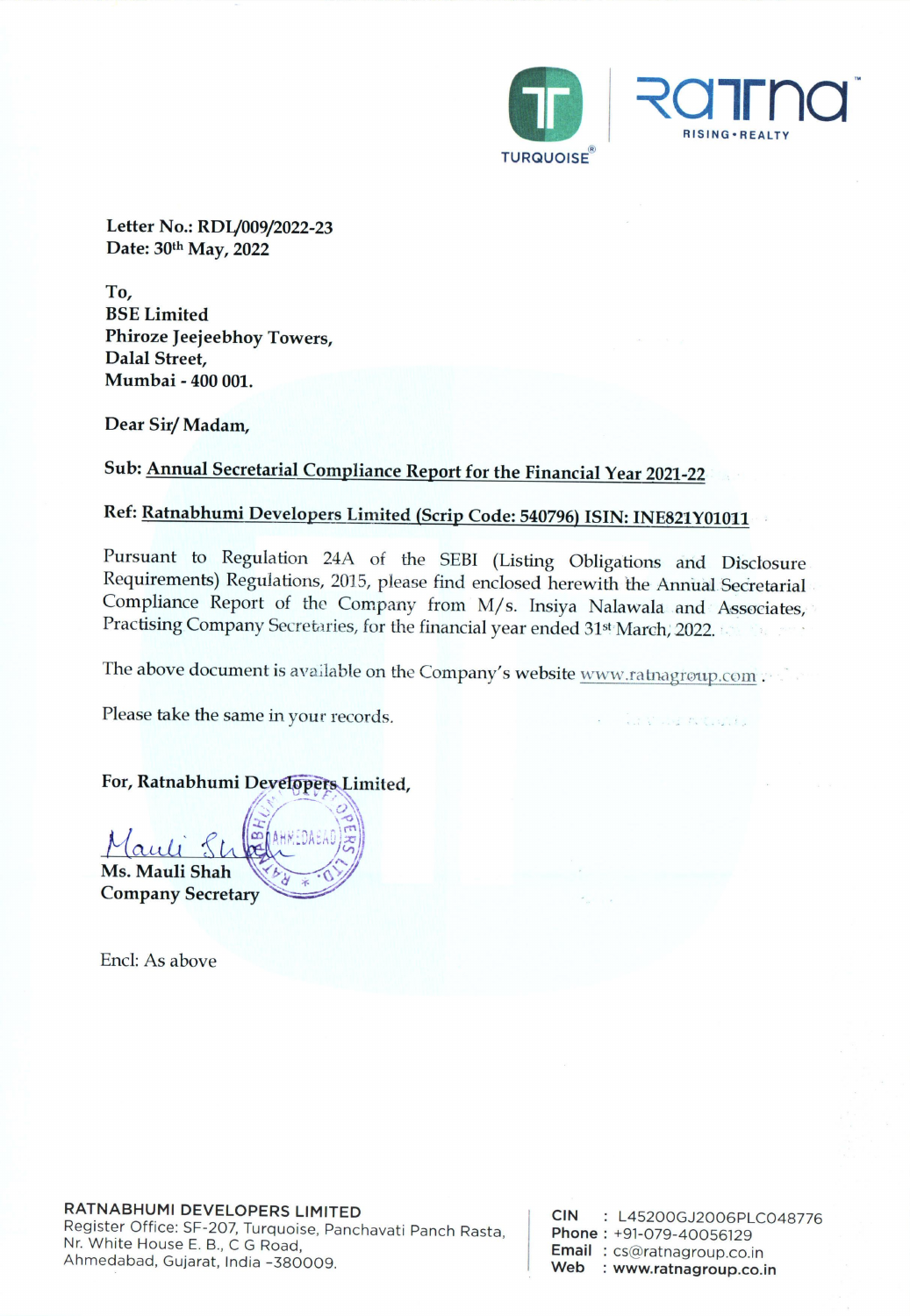

# Insiya Nalawala & Associates Company Secretaries

––––––––––––––––––––

Insiya Nalawala (CS, LLB, B.COM) Proprietor

#### **Secretarial compliance report of Ratnabhumi Developers Limited for the year ended 31st March, 2022**

I, Insiya Nalawala, Practicing Company Secretary (Membership No.: A57573, Certificate of Practice No.: 22786) have examined:

- (a) all the documents and records made available to us and explanation provided by Ratnabhumi Developers Limited ("the listed entity"),
- (b) the filings/ submissions made by the listed entity to the stock exchanges,
- (c) website of the listed entity,
- (d) any other document/ filing, as may be relevant, which has been relied upon to make this certification,

for the year ended 31st March, 2022 ("Review Period") in respect of compliance with the provisions of :

- (a) the Securities and Exchange Board of India Act, 1992 ("SEBI Act") and the Regulations, circulars, guidelines issued thereunder; and
- (b) the Securities Contracts (Regulation) Act, 1956 ("SCRA"), rules made thereunder and the Regulations, circulars, guidelines issued thereunder by the Securities and Exchange Board of India ("SEBI");

The specific Regulations, whose provisions and the circulars/ guidelines issued thereunder, have been examined, include:-

- (a) Securities and Exchange Board of India (Listing Obligations and Disclosure Requirements) Regulations, 2015;
- (b) Securities and Exchange Board of India (Issue of Capital and Disclosure Requirements) Regulations, 2018;
- (c) Securities and Exchange Board of India (Substantial Acquisition of Shares and Takeovers) Regulations, 2011;
- (d) Securities and Exchange Board of India (Buyback of Securities) Regulations, 2018; *Not Applicable during the period under review*;
- (e) Securities and Exchange Board of India (Share Based Employee Benefits) Regulations, 2021; *Not Applicable during the period under review*
- (f) Securities and Exchange Board of India (Issue and Listing of Debt Securities) Regulations, 2008; *Not Applicable during the period under review*
- (g) Securities and Exchange Board of India (Issue and Listing of Non- Convertible and Redeemable Preference Shares) Regulations, 2013; *Not Applicable during the period under review*



303-B, Mangalmurti Complex, Opp. City Gold Cinema, Beside Shiv Cinema, Ashram road, Ahmedabad – 380007, Gujarat, India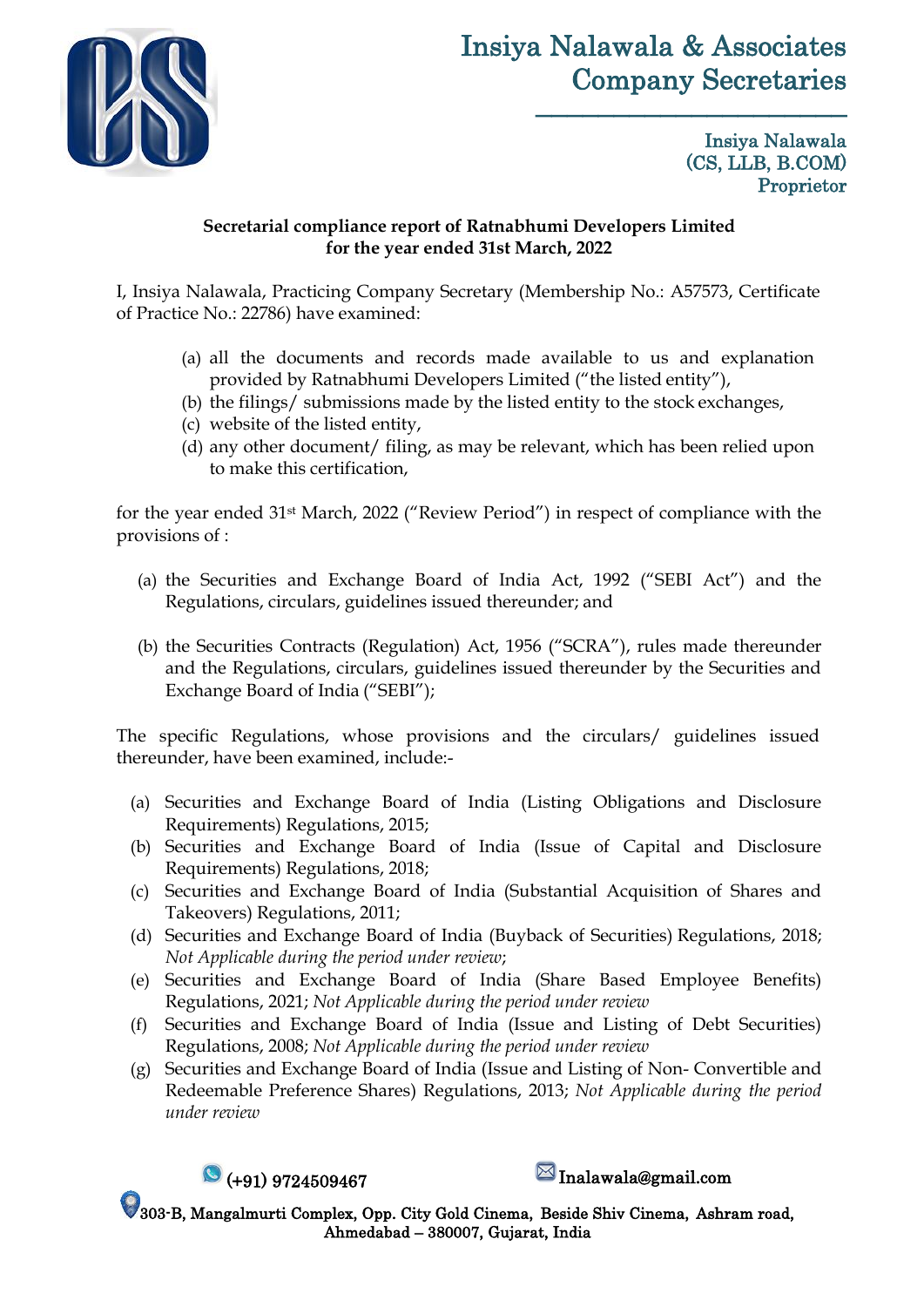

# Insiya Nalawala & Associates Company Secretaries

––––––––––––––––––––

Insiya Nalawala (CS, LLB, B.COM) Proprietor

- (h) Securities and Exchange Board of India (Prohibition of Insider Trading) Regulations, 2015;
- (i) Securities and Exchange Board of India (Registrar to an Issue and Share Transfer Agents) Regulations. 1993- *Not Applicable during the period under review*
- (j) Securities and Exchange Board of India (Depositories and Participants) Regulations, 2018,

and circulars/ guidelines issued thereunder; and based on the above examination, I, hereby report that, during the Review Period:

(a) The listed entity has complied with the provisions of the above Regulations and circulars/ guidelines issued thereunder, except in respect of matters specified below:-

| Sr.<br>No. | Compliance<br>(Regulations/<br>guidelines<br>clause) | Requirement<br>circulars<br>including specific | Deviations | Observations/<br>Remarks of<br>the<br>Practicing<br>Company Secretary |  |  |
|------------|------------------------------------------------------|------------------------------------------------|------------|-----------------------------------------------------------------------|--|--|
| NH         |                                                      |                                                |            |                                                                       |  |  |

- (b) The listed entity has maintained proper records under the provisions of the above Regulations and circulars/ guidelines issued thereunder in so far as it appears from my examination of those records.
- (c) The following are the details of actions taken against the listed entity/ its promoters/ directors/ material subsidiaries either by SEBI or by Stock Exchanges (*including under the Standard Operating Procedures issued by SEBI through various circulars)* under the aforesaid Acts/ Regulations and circulars/ guidelines issued thereunder:

| Sr. | Action |  | taken Details | <b>of</b> | <b>Details</b> |                | of   Observations/              |
|-----|--------|--|---------------|-----------|----------------|----------------|---------------------------------|
| No. | by     |  | violation     |           | action         |                | taken remarks of the            |
|     |        |  |               |           | E.g.           | fines, $\vert$ | Practicing                      |
|     |        |  |               |           |                |                | warning letter, Company         |
|     |        |  |               |           |                |                | debarment, etc.   Secretary, if |
|     |        |  |               |           |                |                | any.                            |
|     |        |  |               |           |                |                |                                 |

 $\bullet$  (+91) 9724509467  $\bullet$  Inalawala@gmail.com

303-B, Mangalmurti Complex, Opp. City Gold Cinema, Beside Shiv Cinema, Ashram road, Ahmedabad – 380007, Gujarat, India